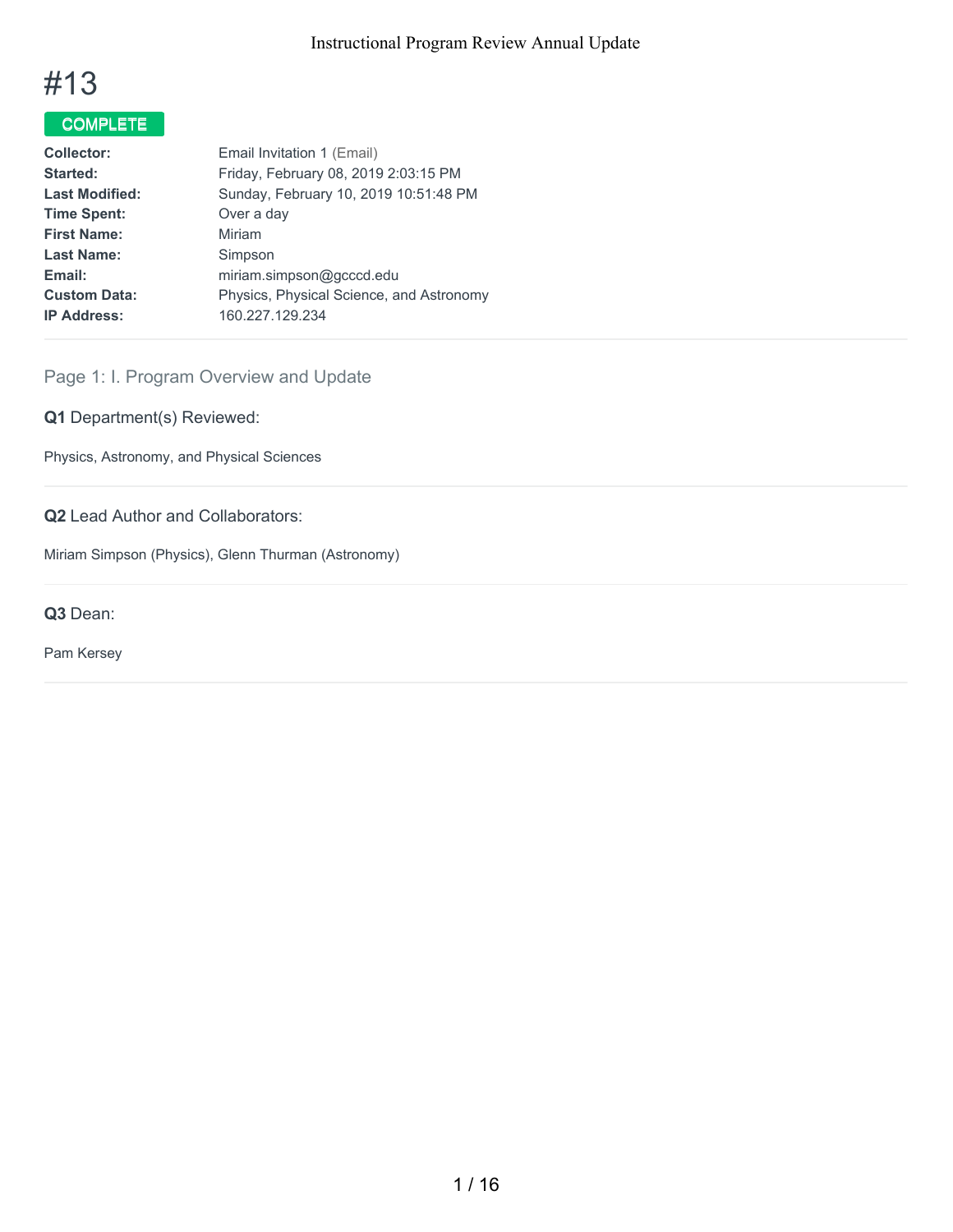**Q4** Program Update (Required): Please summarize the changes, additions, and achievements have occurred in your program since the last program review. To access last year's program review, visit the IPRPC Intranet Page, accessible here.

#### 1. Enrollment Still Strong

Even as enrollment for the college has slowed, physics continues to grow. Over the last three years we have averaged in the low around 52 FTES (we averaged in the 40s the previous three years and in the 30s before that). We are currently at 59 FTES for Spring 2019 indicating that we are still experiencing some slow growth. We are now seeing growth in both our engineering series (PHYC 190/200/210) and our health sciences series (PHYC 190/200/210). Excellent retention in both these series means our enrollment numbers remain high as students advance.

#### 2. Lab Technician Crisis

As a result of years of sustained growth we have dramatically increased the workload of the single lab technician shared with Physics, Engineering, Astronomy, and Earth Sciences. Although we have demonstrable demand for additional sections for new and existing courses, we cannot add any sections without further technician support.

#### 3. Wrap-around student support

We are working hard to provide resources for students including additional math support, exciting project-based learning, and an ongoing video project for recording lectures and detailed office-hours style examples for students to access from anywhere.

#### 4. New and/or Improved Courses!

Stay tuned for a complete revamp of Physics 130/131 starting Fall 2019! Also, now that we have better staffing, we are looking to add Physics 110 back into the rotation, providing a quality exploratory class for students undecided on a major with an emphasis crossover of physics with music and art. We continue to build, assess, and improve Physics 190/200/210.

**Yes**

## Page 2: IIB. Student and Program Learning Outcomes

**Q5** Do you have an assessment plan on file with SLOAC? If you have not already done so, you can submit your program's assessment plan to SLO Coordinator, Tania Jabour, at tania.jabour@gcccd.edu.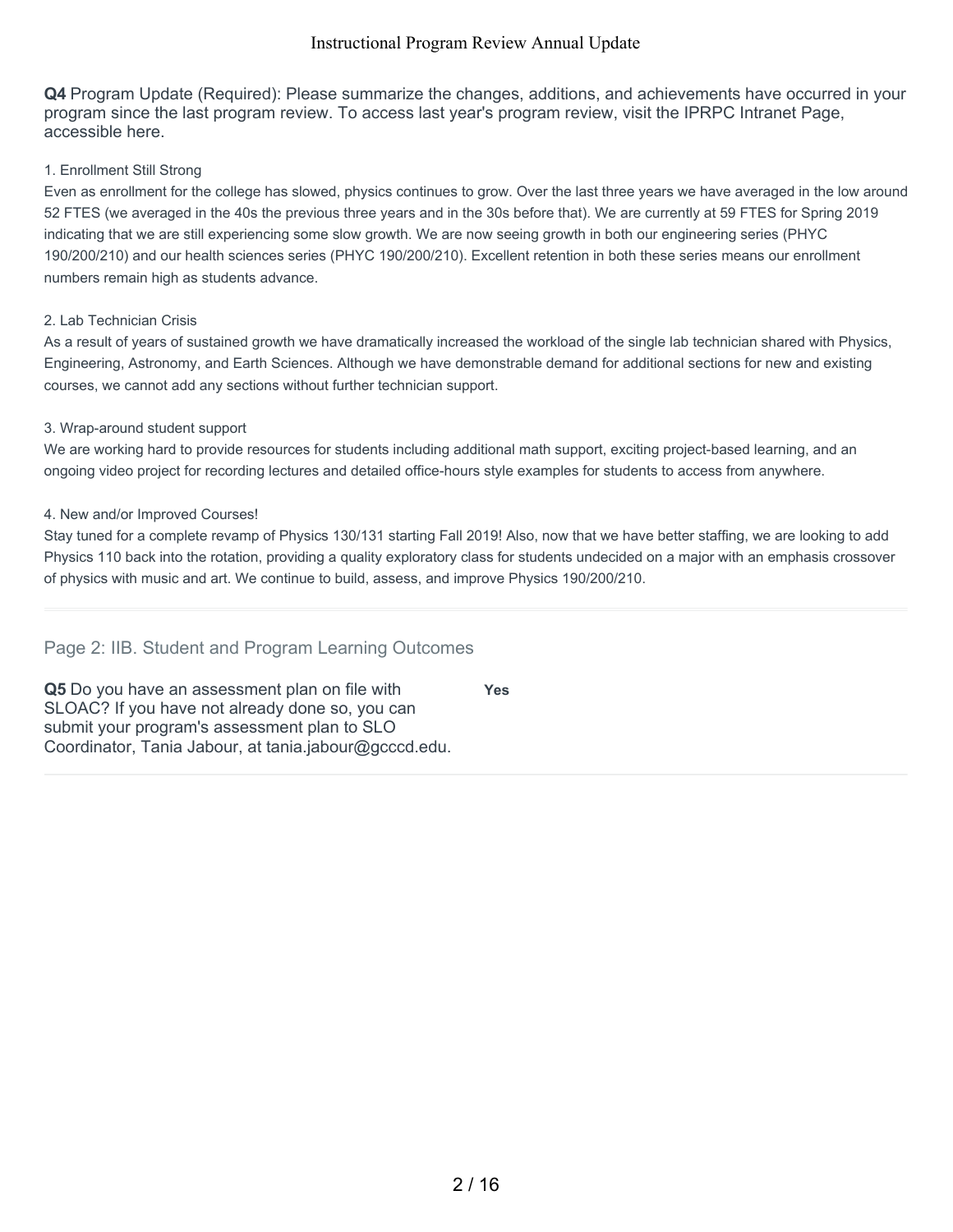**Q6** Please provide an analysis of your student learning outcomes (SLO) findings and what changes, if any, were made as a result.

Physics 190/200/210 - Series SLOs have all been updated in the last two years. The old and new versions of SLO1 were similar enough in these courses that we were able to simultaneously assess both versions and compare over the last few years.

Lab Assessment (See Figure 1) – Development and improvement of labs in PHYC 190 and 200 seems to have made a permanent impact. New lab manuals for students were developed in 2014/2015 with extra instructor manuals added around 2016/2017 led to better scores across all sections. New equipment for broken and poorly designed labs added in the last two years has also helped as demonstrated by a permanent rise in scores. Currently we are implementing equipment purchased last year and hope to see some additional score rise. PHYC 210 has been a little more difficult to manage. Clearly training in data analysis from previous courses has been effective. Historically, however, 210 has had low enrollment and its lab equipment is disproportionately more expensive than PHYC 190 and 200, so only enough equipment for about 24 students was purchased for many of the labs. As we have fixed this enrollment problem (leading to increasingly full classes, waitlists, and a growth section) we have seen some marked dips in the lab comprehension stemming from lab groups shifting from 2-4 students to 5-7 due to equipment shortages. The particularly low points in lab concept assessment tend to be in years the class is full, higher years are from low enrollment. Last year we were able to get funding and fix this problem for several labs, and there was a corresponding uptick in scores even as the class remained large.

#### Lecture Assessment (See Figures 2-4) –

PHYC 190 – additions of lecture demos, comprehensive materials for part time instructors, improvement of content, and additional math support have led to upward trends in the SLOs for this class.

PHYC 200 – SLOs 1&2 are quite challenging for students and depend a great deal on prerequisite math knowledge. We are hoping that the change in the math prerequisite that just went though curriculum will improve the scores on these, we have also added some more active learning and additional outside support (video and extra practice problems) for these topic this semester. We also plan to check the assessment of these topics on the final to compare (these were assessed on an early midterm and this concept repeats throughout the class). SLO3 is generally strong, we use it to gauge new part-time instructors.

PHYC 210 – this data is difficult to assess as the number and ability of incoming students fluctuated pretty wildly. Generally students struggle with relativity so the content of that part of the course is under review to see if we can improve outcomes.

Physics 130/131 - Series SLOs were rewritten and went into effect Fall 2017. Since these SLOs were very different from the previous version, there is not much comparison that can reasonably be done. This course is scheduled for a major content restructuring starting Fall 2019 (topics, curriculum, and SLOs will remain the same). In order to effectively compare before and after the change, all new SLOs were assessed last year. The results of the SLO assessment have underscored the need for redesign of the course to better engage the students with the material.

| Q7 Review your PLOs. Are the listed PLOs an accurate<br>reflection of the program's current learning objectives? | <b>No</b> |
|------------------------------------------------------------------------------------------------------------------|-----------|
| Q8 Are the PLOs mapped onto the course SLOs?                                                                     | Yes       |

#### **Q9** Discuss your assessment plan for the PLOs.

PLOs are severely outdated and need to be changed (table 2). We have just updated all SLOs with curriculum so we are currently in the process of drafting new PLOs based on our program redesign which includes updating our courses and degrees in a guided pathways framework as well as collaboration with chemistry, math, engineering and our physics counterparts at Grossmont. Doing this well will take some time. Currently all PLOs that can be assessed by physics have been assessed.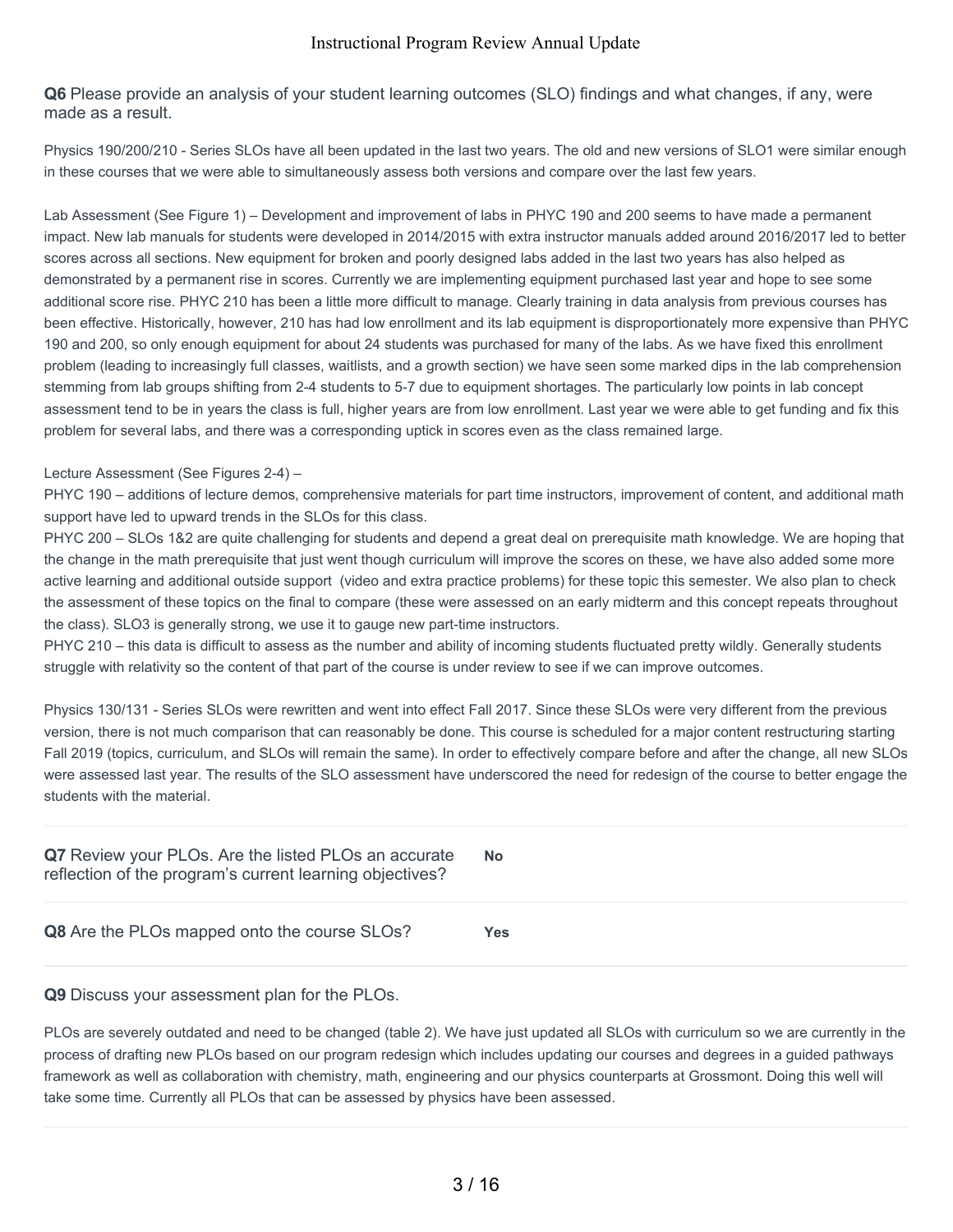## Page 3: IIB. Student Achievement

#### **Q10** How has the program's success rate changed over the past year?

Physics – Our success and retention rates have remained relatively flat over the last 5 years (see figure 5) even as we have increased our sections by over 30%. These success and retention rates are abnormally high for physics (Grossmont, by comparison, is generally in the 60-70% range for both success and retention) and if you refer to our SLO data, you can see that we are also managing to maintain academic rigor. This success rate is can be attributed to three key elements that are central to our program: (1) High-quality, student-centered instructors who are rigorously vetted and assessed, but also supported with quality shared materials. (2) Excellent support services from both instructors and tutoring, and (3) great content with student engagement built into both lectures and labs. Astronomy – Also good. See Figure 6.

**Q11** The College has set a 2024 goal of reaching a 77% course success rate (students passing with a grade of A, B, C, or P out of those enrolled at census) for the College as a whole. Consider how your will program help the College reach its long-term goal of increasing the course success rate to 77%. This is intended to provide a goal for improvement only; programs will not be penalized for not meeting the goal. What is your program's one-year goal for success rate across all courses in the program?

Physics – We are already above this number, we plan to continue the work we are doing. Astronomy – Same.

**Q12** Which specific groups (by gender and ethnicity) have success rates lower than that of the program overall?

#### Gender

Women have equal success rates with men, but remain heavily underrepresented (figure 7). This means that the problem begins before women even enter our courses and is part of a larger national trend in which women's enrollment in the physical sciences has ceased growth and remained flat even as other STEM majors have reached or exceeded gender parity (figure 8). Some improvement has been made closing this gap in astronomy (figure 9).

#### **Ethnicity**

The chart (figure 10) includes shows success rates as a percentage difference from the average success rate in physics. As you can see from the previous chart, some of the wild fluctuations are attributable to small student counts such as the black, non-Hispanic students, but for the largest groups, white and Hispanic, it is clear that white students have been doing consistently better than the average success rate, while Hispanic students have remained generally below the average. Astronomy also sees lower Hispanic enrollment but has not investigated success gaps (figure 11).

**Q13** What program (or institutional) factors may be contributing to these lower rates of success for these groups of students?

For women enrolled in physics, this is part of a wider national problem (figure 8). For our underrepresented minorities, our numbers are actually better than the national average. These factors indicate that we are doing something right. Although this issue is not necessarily an institutional problem, we will continue to address these gaps as best we can.

**Q14** What specific steps will the program take to address these equity gaps in the 2019/20 academic year?

In Physics we are starting a project to make videos of all the lectures for the 190/200/210 series and put them online for students with work, health, or childcare issues so they do not get behind. (Goal 8)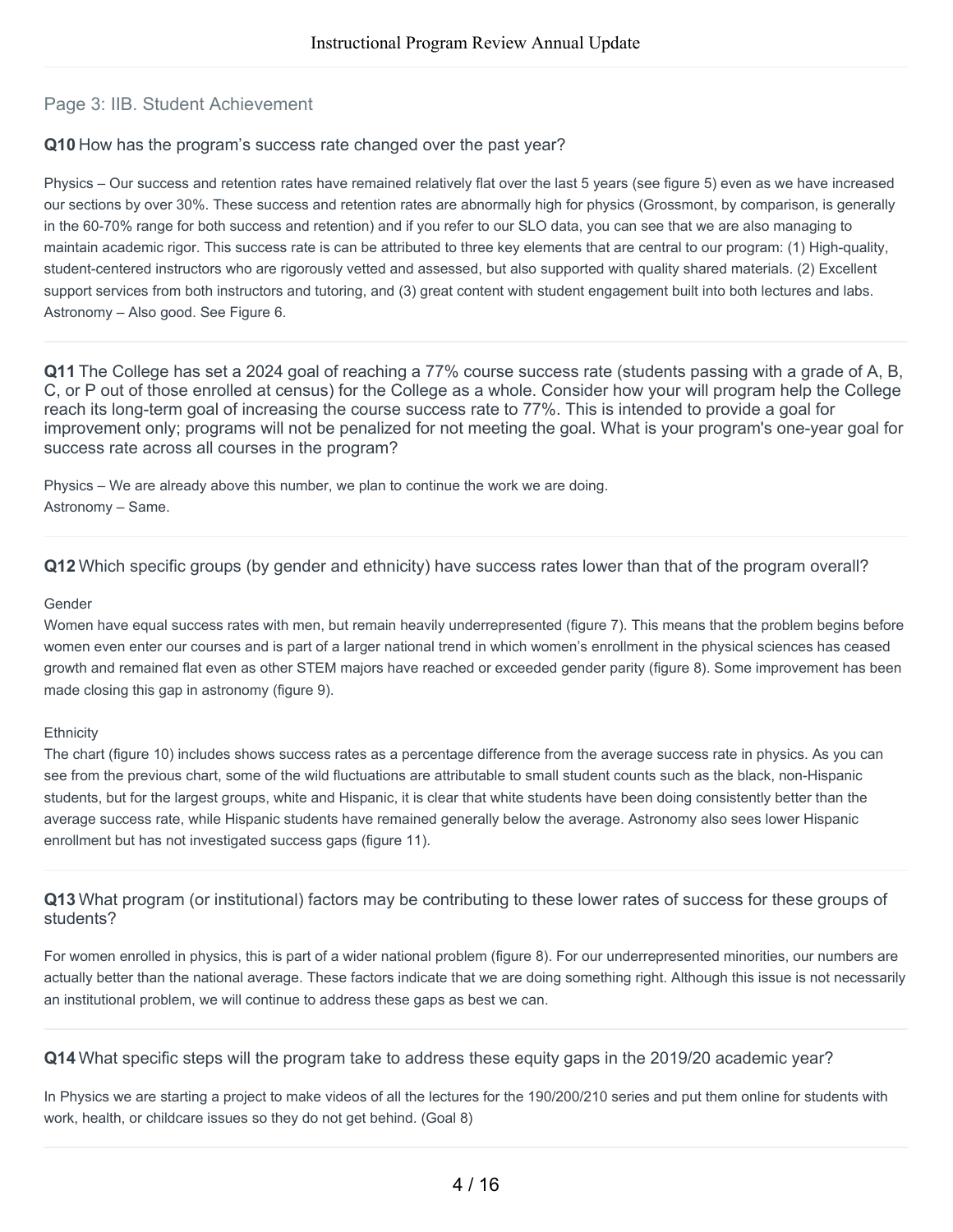## **Q15** How do these activities align with the goals set forth in your last comprehensive program review?

Gender - To address this we plan to create programs that address this issue at all level.

• Supporting and retaining the women we have by generating equitable, quality materials and adequate support systems (Goal 4, New Goal 2)

- Recruiting from within
- More flexible courses for women (and men) with childcare constraints (Goal 8)
- Development of a gateway, general education course (Goal 7)
- Recruiting upstream
- Outside publicity through webcast lectures (New Goal 4)

• K-12 Outreach (Goal 1)

- Ethnicity Supporting the Hispanic, Black, and Filipino students who fall below the average performance
- By creating equitable, quality materials and adequate support systems (Goal 4, New Goal 2)
- Creating more accessible course materials that help students who have difficult work or childcare schedules (Goal 8)

**Q16** OPTIONAL: If you would like to attach any charts or additional documentation (aside from the program review report prepared by the IESE Office), please upload it using the button below. You can upload PDF, Word, and image files.

#### **PHYC ASTR PR 1819 Figures (SLOs and Equity).pdf(7.1MB)**

## Page 4: Distance Education

**Q17** Does your program offer any courses via distance education (online)? **No**

Page 5: Distance Education Course Success

| Q18 Are there differences in success rates for distance | <b>Respondent skipped this question</b> |
|---------------------------------------------------------|-----------------------------------------|
| education (online) versus in-person sections?           |                                         |

#### **Q19** If there are differences in success rates for distance education (online) versus in person sections, what will the program do to address these disparities? **Respondent skipped this question**

Page 6: IV. Previous Goals: Update (If Applicable)

| Q20 Would you like to provide an update for your | <b>Yes</b> |
|--------------------------------------------------|------------|
| previous program review goal(s)?                 |            |

Page 7: Previous Goal 1

- **Q21** Previous Goal 1:
- Add Full-Time Faculty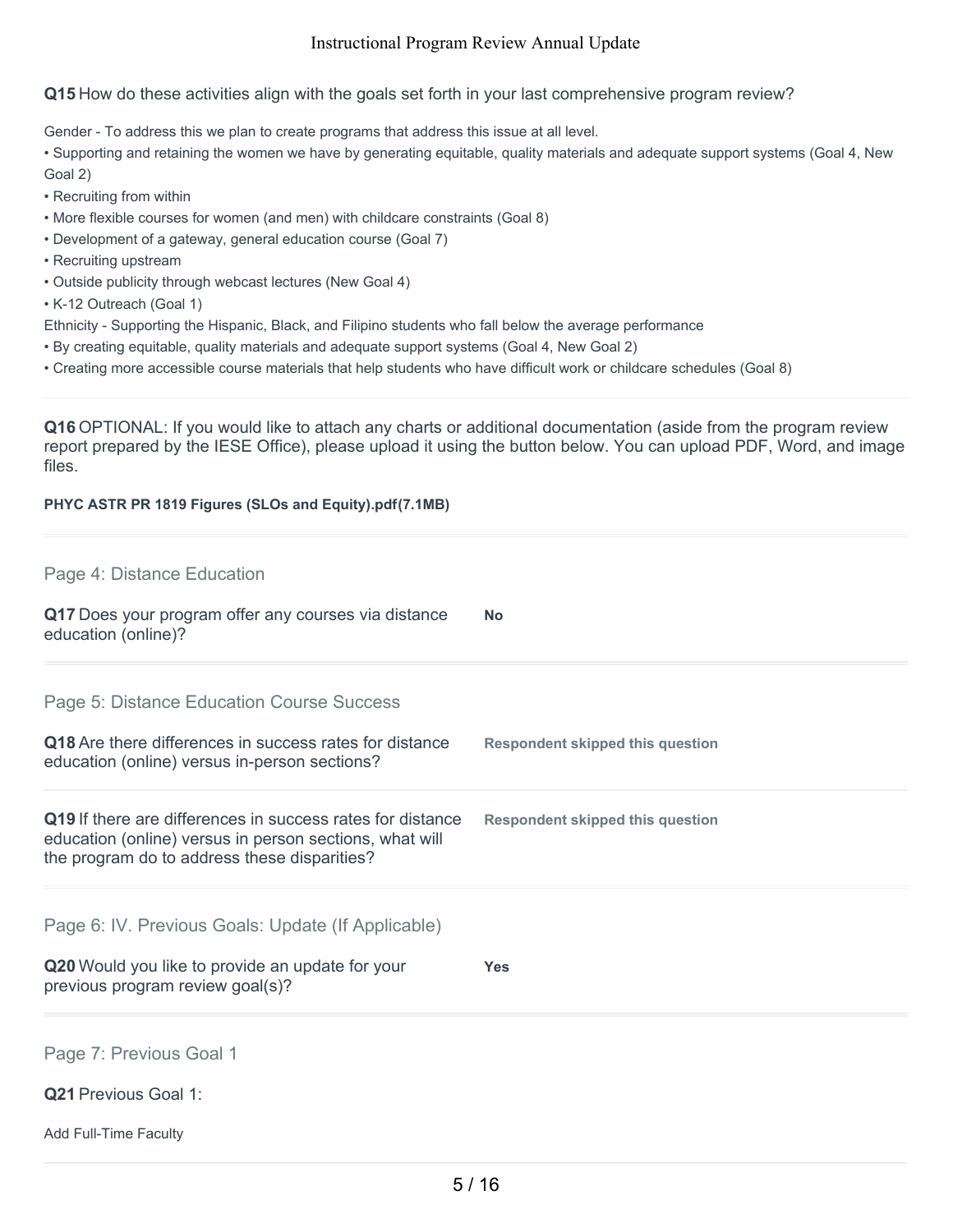| Q22 Link to College Strategic Goal(s):                                                                                                                                                           | <b>Guided Student</b><br><b>Pathways</b><br><b>Student Validation and</b><br>,<br><b>Engagement</b><br><b>Organizational Health</b> |
|--------------------------------------------------------------------------------------------------------------------------------------------------------------------------------------------------|-------------------------------------------------------------------------------------------------------------------------------------|
| Q23 Goal Status                                                                                                                                                                                  | <b>Completed</b>                                                                                                                    |
| Q24 How was the goal evaluated? If the goal is "in progress," how will it be evaluated?<br>We will be assessing changes in enrollment as well as SLOs over the next few years to see the impact. |                                                                                                                                     |
| Q25 Please provide the rationale for this goal:                                                                                                                                                  | <b>Respondent skipped this question</b>                                                                                             |
| Q26 Please provide the goal action steps for the year<br>(previously "Activities"):                                                                                                              | <b>Respondent skipped this question</b>                                                                                             |
| Q27 Do you have another goal to update?                                                                                                                                                          | <b>Yes</b>                                                                                                                          |
| Page 8: Previous Goal 2                                                                                                                                                                          |                                                                                                                                     |
| Q28 Previous Goal 2:                                                                                                                                                                             |                                                                                                                                     |
| Finish Lab Updates (PHYC 190/200/210)                                                                                                                                                            |                                                                                                                                     |
| Q29 Link to College Strategic Goal(s):                                                                                                                                                           | <b>Guided Student</b><br>$\,$<br><b>Pathways</b>                                                                                    |
|                                                                                                                                                                                                  | <b>Student Validation and</b><br><b>Engagement</b>                                                                                  |
| Q30 Goal Status                                                                                                                                                                                  | <b>In Progress</b>                                                                                                                  |
| Q31 How was the goal evaluated? If the goal is "in progress," how will it be evaluated?                                                                                                          |                                                                                                                                     |
| Further assessment of lab SLOs.                                                                                                                                                                  |                                                                                                                                     |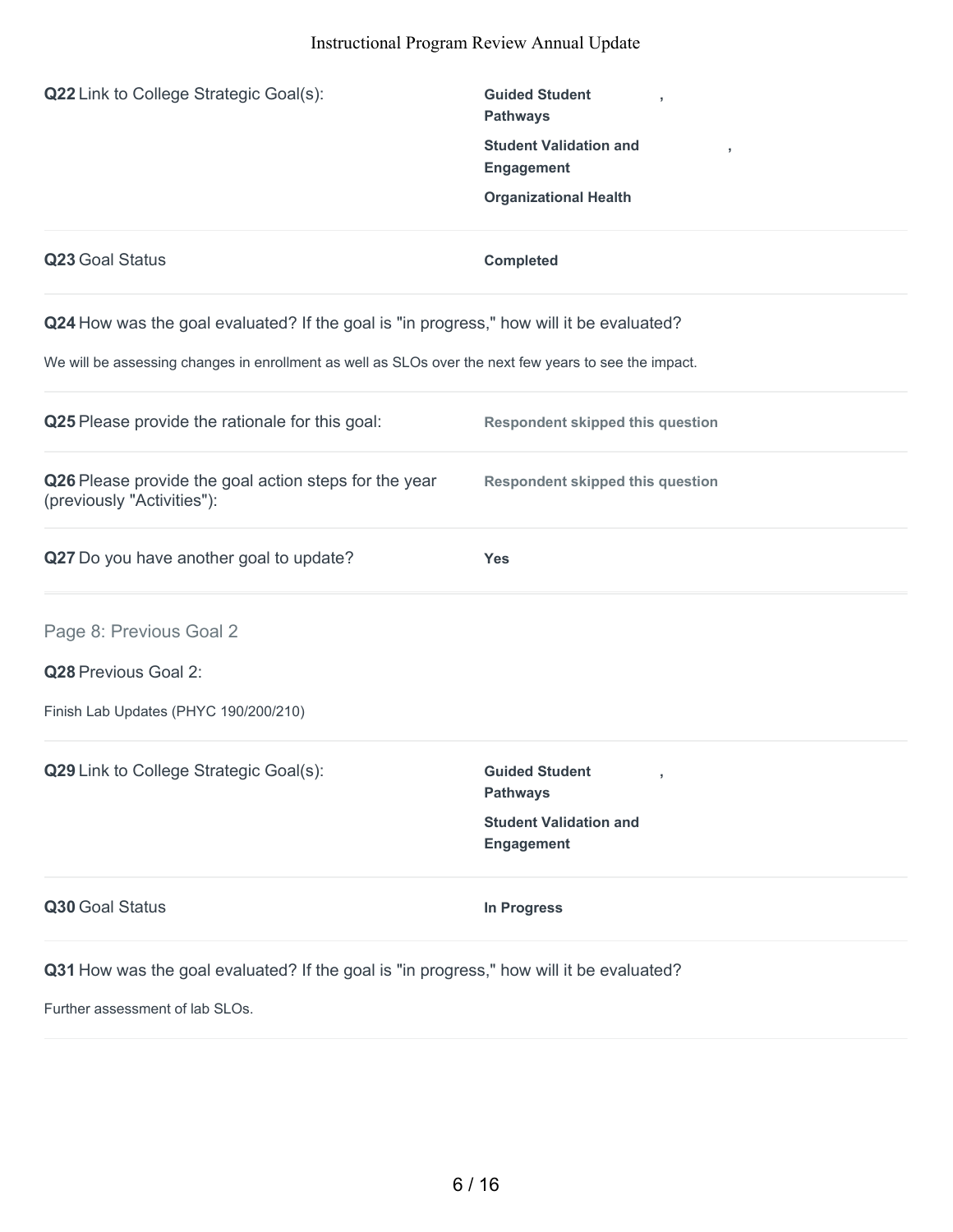**Q32** Please provide the rationale for this goal:

We would like to run the labs in a consistent and engaging manor across multiple sections in order to (1) integrate basic skills (2) engage students (3) provide prepackaged content with clear instructions to part-time instructors (4) streamline set-up and takedown for the lab technician(s). THIS WILL HELP RESOLVE THE PHYC 210 SLO ISSUES.

**Q33** Please provide the goal action steps for the year (previously "Activities"):

(1) Standardize and make available digital Lab manuals – 33/33 labs offered in this series have been substantially updated with full student guides. These have now been implemented in the courses for several semesters and adopted by all physics instructors. (2) Instructor Guides – 30/33 student lab manuals now have instructor guides with additional notes to instructors and full solutions to the problems/questions. (3) Group sizes – After receiving 11 new computers that replaced 8 outdated computer stations, we are now able to run just over 80% of the labs with lab groups of 3 students or less (our goal size). We will need some supplemental equipment purchases to get this number from 80% to 100%. (4) Replace broken or outdated equipment.

| Q34 Do you have another goal to update?                                                                                                     | <b>Yes</b>                               |
|---------------------------------------------------------------------------------------------------------------------------------------------|------------------------------------------|
| Page 9: Previous Goal 3                                                                                                                     |                                          |
| Q35 Previous Goal 3:                                                                                                                        |                                          |
| <b>Update Math Prerequisite</b>                                                                                                             |                                          |
| Q36 Link to College Strategic Goal(s):                                                                                                      | <b>Guided Student</b><br><b>Pathways</b> |
| Q37 Goal Status                                                                                                                             | <b>Completed</b>                         |
| Q38 How was the goal evaluated? If the goal is "in progress," how will it be evaluated?<br>We will be evaluating SLOs of math-heavy topics. |                                          |
| Q39 Please provide the rationale for this goal:                                                                                             | <b>Respondent skipped this question</b>  |
| Q40 Please provide the goal action steps for the year<br>(previously "Activities"):                                                         | <b>Respondent skipped this question</b>  |
| Q41 Do you have another goal to update?                                                                                                     | <b>Yes</b>                               |
|                                                                                                                                             |                                          |

Page 10: Previous Goal 4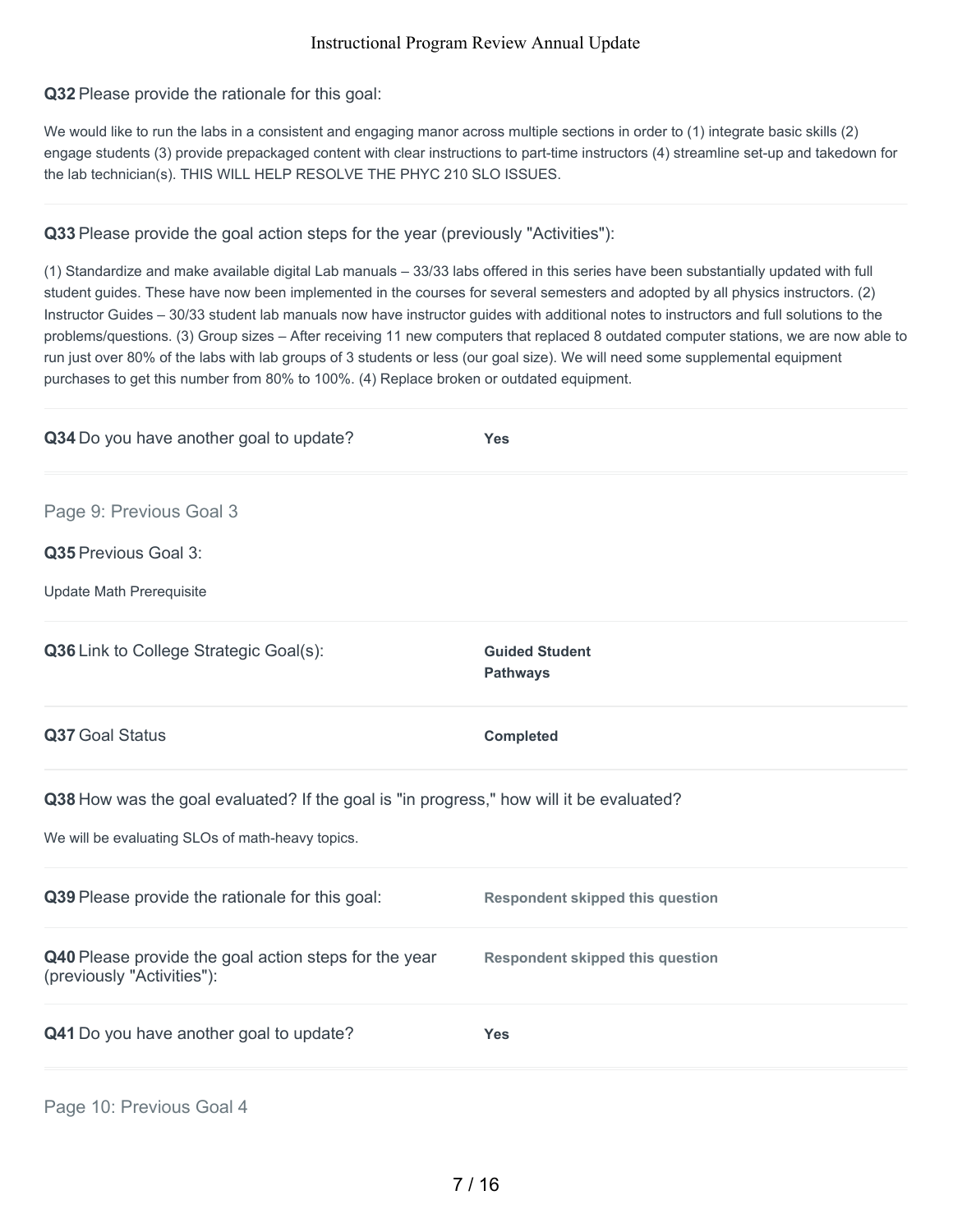**Q42** Previous Goal 4:

Improve Student Support

| <b>Q43</b> Link to College Strategic Goal(s):                                                                                                           | <b>Guided Student</b><br><b>Pathways</b><br><b>Student Validation and</b><br><b>Engagement</b> |
|---------------------------------------------------------------------------------------------------------------------------------------------------------|------------------------------------------------------------------------------------------------|
| <b>Q44 Goal Status</b>                                                                                                                                  | <b>Completed</b>                                                                               |
| Q45 How was the goal evaluated? If the goal is "in progress," how will it be evaluated?                                                                 |                                                                                                |
| Collaboration with tutoring to see if we can correlate tutoring usage data with increased success in physics courses/SLOs. Student<br>feedback surveys. |                                                                                                |
| Q46 Please provide the rationale for this goal:                                                                                                         | <b>Respondent skipped this question</b>                                                        |
| Q47 Please provide the goal action steps for the year<br>(previously "Activities"):                                                                     | <b>Respondent skipped this question</b>                                                        |
| Page 11: V. New Goals (If Applicable)                                                                                                                   |                                                                                                |
| Q48 Would you like to propose any new goal(s)?                                                                                                          | <b>Yes</b>                                                                                     |
| Page 12: New Goal 1                                                                                                                                     |                                                                                                |
| Q49 New Goal 1:                                                                                                                                         |                                                                                                |
| Acquire daytime Physical and Natural Sciences Technician to support Physics, Engineering, Astronomy and Earth Science                                   |                                                                                                |
| Q50 Link to College Strategic Goal(s):                                                                                                                  | <b>Guided Student</b><br><b>Pathways</b>                                                       |
|                                                                                                                                                         | <b>Student Validation and</b><br>$\overline{1}$<br>Engagement                                  |
|                                                                                                                                                         | <b>Organizational Health</b>                                                                   |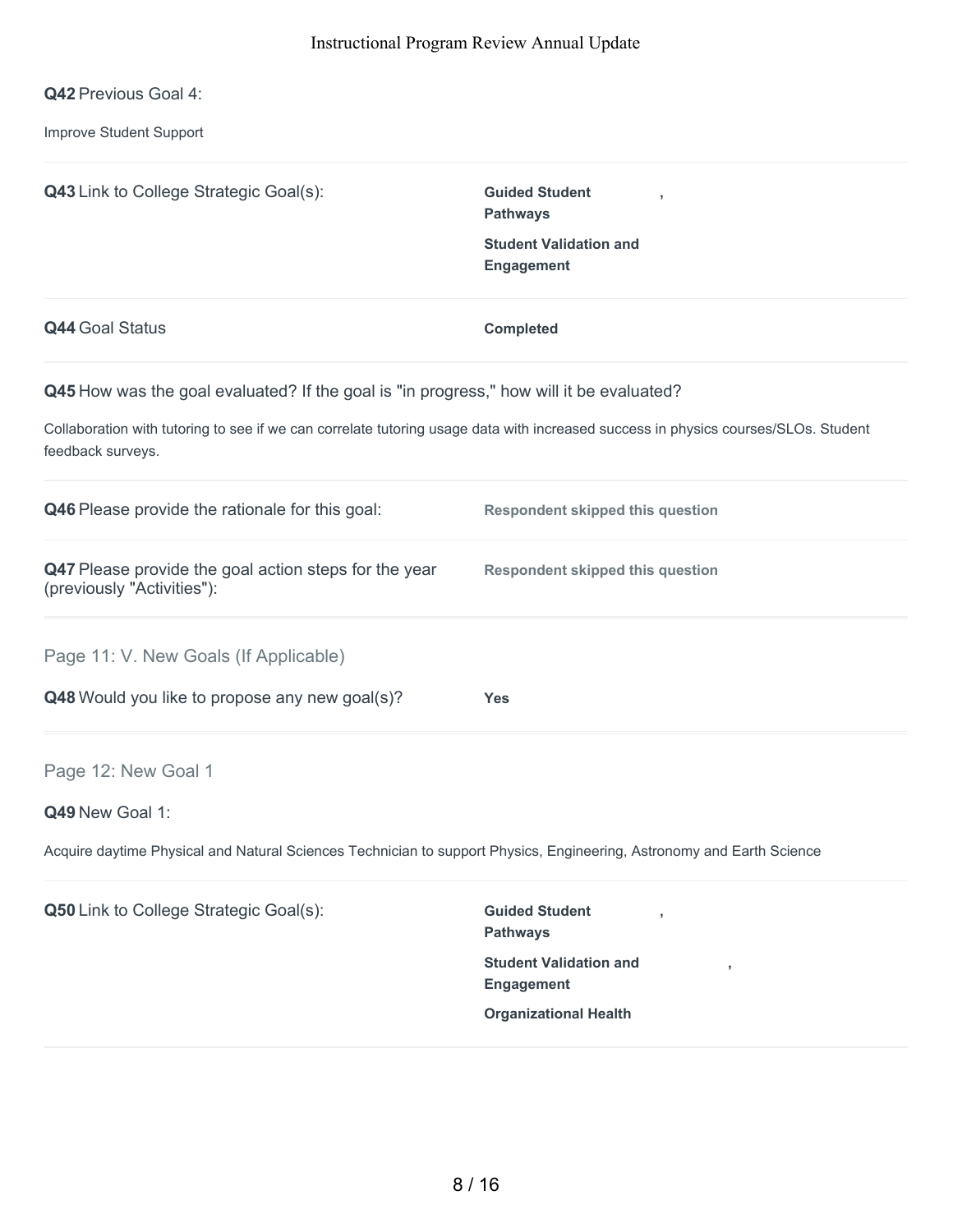## **Q51** Please provide the rationale for this goal:

Currently the shared lab technician that supports Physics, Engineering, Astronomy and Earth Science is woefully overburdened by the massive growth of these departments resulting in inevitable unpaid and potentially dangerously under-supervised work by both the technician and faculty. In addition, this technician works in the evenings, leaving unsupported any morning labs or field trips at great hazard to participating students and instructors, and prohibiting further growth in disciplines where support for labs is absolutely required.

## **Q52** Please provide the goal action steps for the year (previously "Activities"):

(1) Get approval for new hire (2) Hire new technician (3) Train new technician

#### **Q53** How will the goal be evaluated?

Student impact will be assessed via lab SLOs while faculty impact will be assessed via follow-up survey.

| Q54 Do you have another new goal?                  | <b>Yes</b>                                                 |  |
|----------------------------------------------------|------------------------------------------------------------|--|
| Page 13: New Goal 2                                |                                                            |  |
| Q55 New Goal 2:                                    |                                                            |  |
| Concurrent Remediation project for Math in Physics |                                                            |  |
| <b>Q56</b> Link to College Strategic Goal(s):      | <b>Guided Student</b><br>$\overline{1}$<br><b>Pathways</b> |  |
|                                                    | <b>Student Validation and</b><br>Engagement                |  |
|                                                    |                                                            |  |

#### **Q57** Please provide the rationale for this goal:

Physics has run a three-year study on assessing prerequisite math-skill deficits in PHYC 190 in order to provide customizable, just-intime interventions for at-risk students (New Goal 2 in Program Review). Initial results show a 40-50% increase in success for at-risk students. We are collaborating with Math and the campus research office to improve and expand this model. This next step will be very labor intensive and requires an intimate understanding of the connections between physics and math.

#### **Q58** Please provide the goal action steps for the year (previously "Activities"):

(1) Collect data on student math assessment, background, and subsequent course performance in Physics 190 (2) Add interventions for at-risk students and assess results (3) assess initial data and use to design better interventions that can be used in all physics courses by collaborating with the Math department and the research office.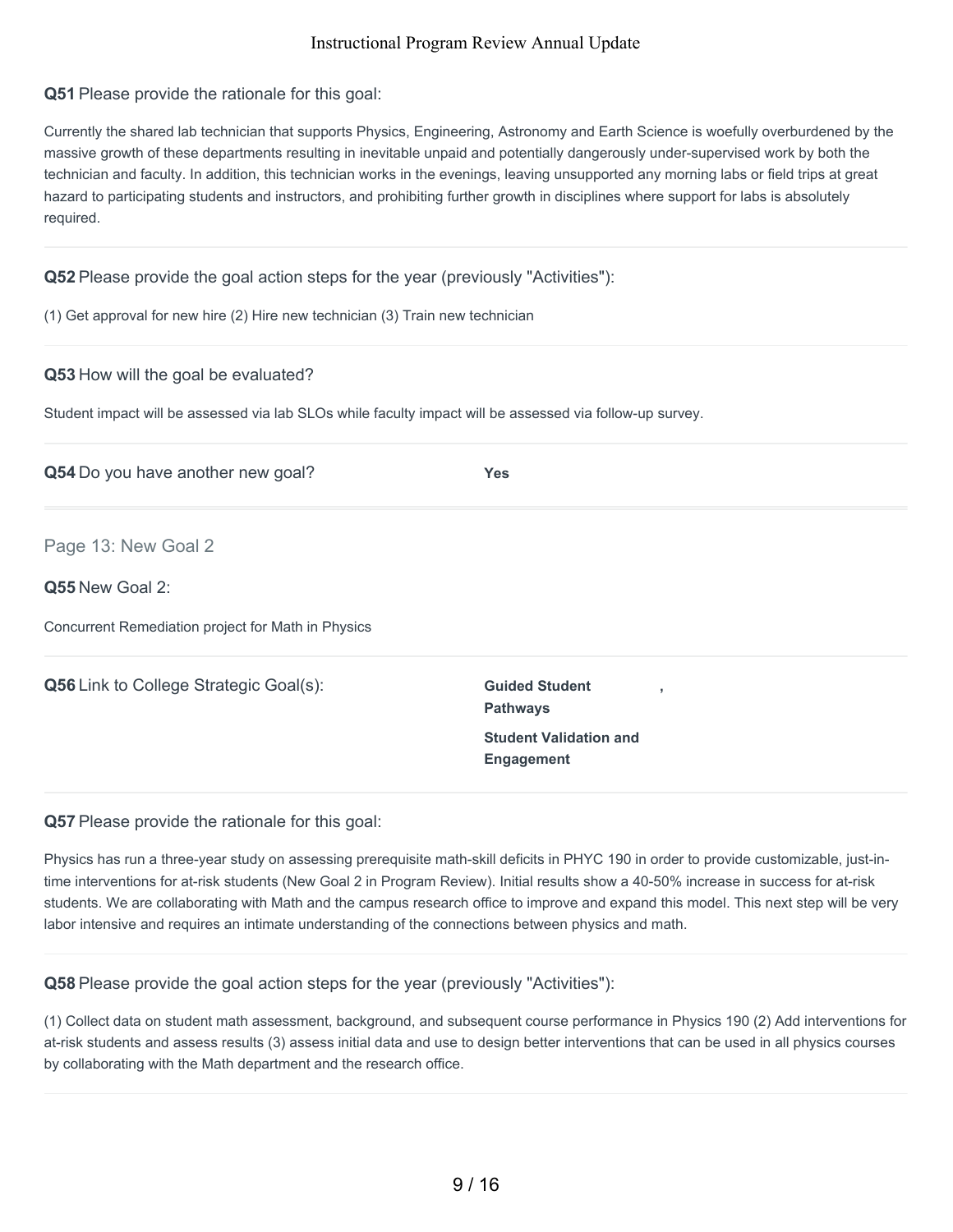# **Q59** How will the goal be evaluated? Evaluation is the plan. (See figure 12) **Q60** Do you have another new goal? **Yes Q61** New Goal 3: Lecture Webcast Project **Q62** Link to College Strategic Goal(s): **Guided Student Pathways , Student Validation and** Page 14: New Goal 3

**Q63** Please provide the rationale for this goal:

Webcast lectures have become standard practice at larger institutions and provide a valuable tool for students to review at their own pace in the comfort of their own homes. They are also incredibly useful for: students with disabilities (who can use captioning or work at a slower pace), work conflicts that cause them to miss class, unexpected or chronic illness and parents with daycare issues.

**Engagement**

**Q64** Please provide the goal action steps for the year (previously "Activities"):

(1) make recorded audio available (2) Research video hardware and software (3) Begin recording video with Camtasia and screen capture, editing in Camtasia for post production

| Q65 How will the goal be evaluated? |
|-------------------------------------|
|-------------------------------------|

Look at success and retention data

**Q66** Do you have another new goal? **Yes**

Page 15: New Goal 4

**Q67** New Goal 4:

In-Classroom and Portable Instructor Presentation Resources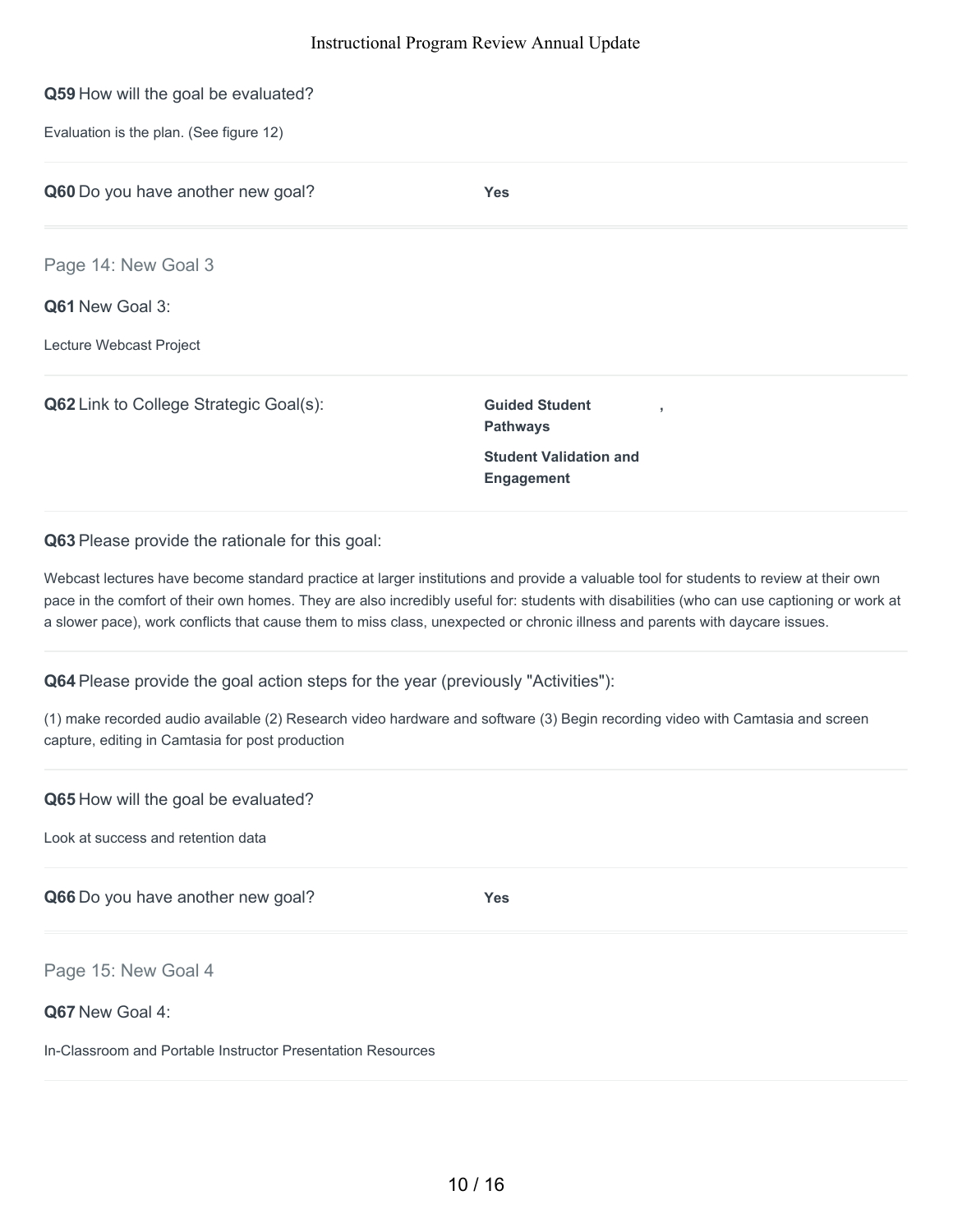**Q68** Link to College Strategic Goal(s): **Student Validation and**

**Engagement**

**Q69** Please provide the rationale for this goal:

With a large number of Part-time instructors, quality, pre-packaged, user-friendly materials will free up time for instructors to engage with students, grade, and enjoy teaching. It also provides continuity between instructors maintaining the overall quality and consistency of course offerings and provides incentive to stay at Cuyamaca.

**Q70** Please provide the goal action steps for the year (previously "Activities"):

(1) Develop content – mostly done (2) Distribute content – difficult because of different operating systems, software on individual computers. Need classroom computer.

#### **Q71** How will the goal be evaluated?

Retention data and SLOs

| Page 16: VI. Resources Needed to Fully Achieve Goal(s) |  |  |  |
|--------------------------------------------------------|--|--|--|
|                                                        |  |  |  |

| Q72 Is the program requesting resources this year to | Yes |
|------------------------------------------------------|-----|
| achieve this goal?                                   |     |

Page 17: V. Faculty Resource Needs

| Q73 Are you requesting one or more faculty positions to | <b>No</b> |
|---------------------------------------------------------|-----------|
| achieve this goal?                                      |           |

Page 18: Faculty Position Request(s)

| Q74 Please remember to complete the Faculty Position<br>Request Form (accessible here, under Staffing Request<br>Information) for this position that you are requesting and<br>upload it using the button below. The Faculty Position<br>Request Form (In Word) can be located here (under<br>Staffing Request Information). Brief Description of the<br><b>Position Requested:</b> | <b>Respondent skipped this question</b> |
|-------------------------------------------------------------------------------------------------------------------------------------------------------------------------------------------------------------------------------------------------------------------------------------------------------------------------------------------------------------------------------------|-----------------------------------------|
| Q75 Faculty Position Request 1 - Related Program<br>Goal(s):                                                                                                                                                                                                                                                                                                                        | Respondent skipped this question        |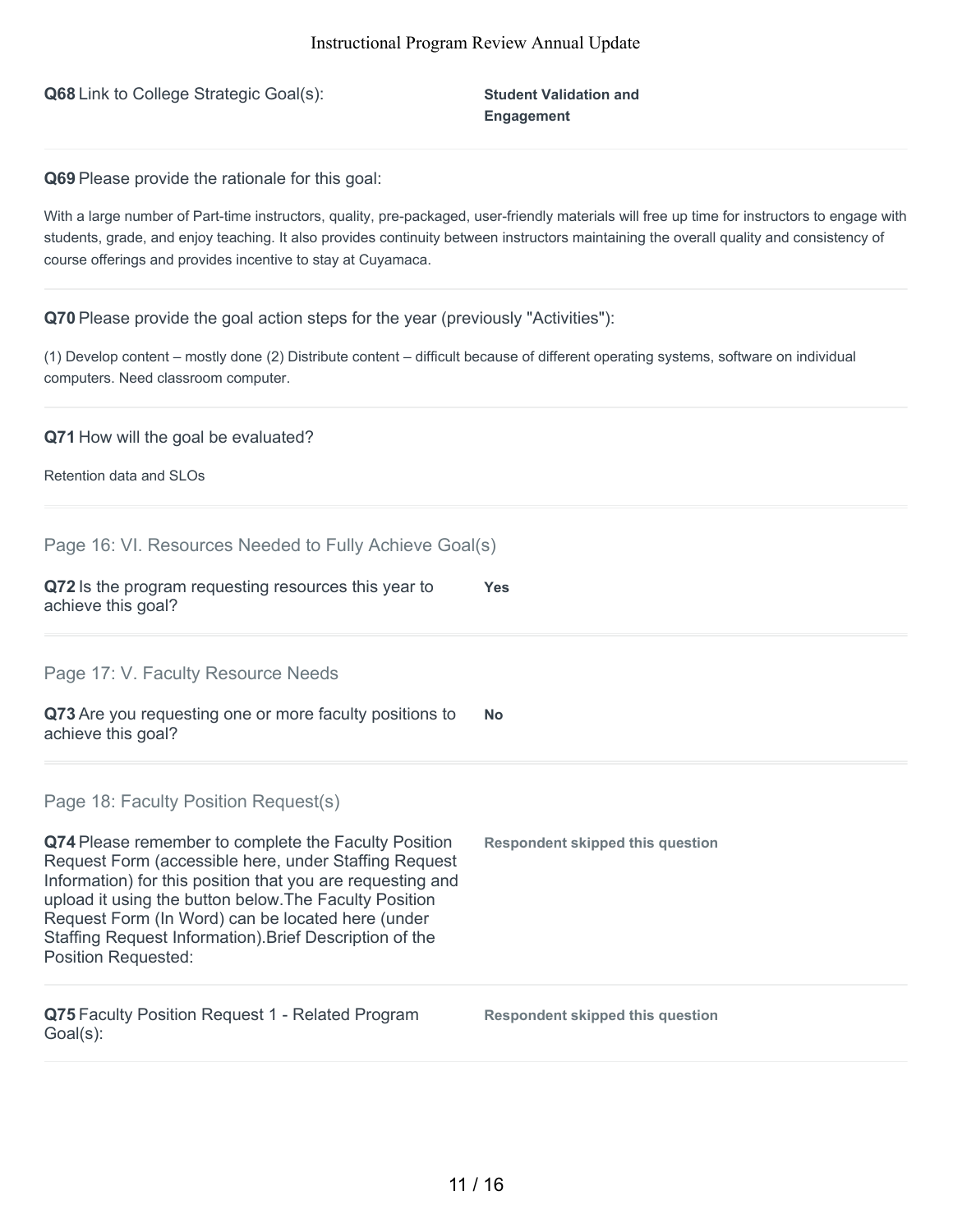| Q76 Faculty Position Request Upload 1: Please upload<br>the completed faculty request form for the above position<br>using the button below. You can access the Word<br>version of the Faculty Position Request Form<br>here (under Staffing Request Information).                                                                                                                                                             | <b>Respondent skipped this question</b> |
|--------------------------------------------------------------------------------------------------------------------------------------------------------------------------------------------------------------------------------------------------------------------------------------------------------------------------------------------------------------------------------------------------------------------------------|-----------------------------------------|
| Q77 Faculty Position Request 2 (if applicable): Please<br>remember to complete the Faculty Position Request<br>Form (accessible here, under Staffing Request<br>Information) for this position that you are requesting and<br>upload it using the button below. The Faculty Position<br>Request Form (In Word) can be located here (under<br>Staffing Request Information). Brief Description of<br><b>Position Requested:</b> | <b>Respondent skipped this question</b> |
| Q78 Faculty Position Request 2 - Related Program<br>Goal(s):                                                                                                                                                                                                                                                                                                                                                                   | <b>Respondent skipped this question</b> |
| Q79 Faculty Position Request Upload 2: Please upload<br>the completed faculty request form for the above position<br>using the button below. You can access the Word<br>version of the Faculty Position Request Form here.                                                                                                                                                                                                     | <b>Respondent skipped this question</b> |
| Page 19: VI. Classified Staff Resource Needs<br>Q80 Are you requesting one or more classified positions<br>to achieve this goal?                                                                                                                                                                                                                                                                                               | <b>Yes</b>                              |

#### Page 20: Classified Staff Position Request(s)

**Q81** Classified Staff Position Request 1: Please remember to complete the Classified Staff Position Request Form (accessible here, under Staffing Request Information) for this position you are requesting.Brief Description of Position Requested:

Physical and Natural Sciences Technician

**Q82** Classified Staff Position 1 Related Program Goal(s):

Goals 2, 6, 7 and New Goal 1 and 4

**Q83** Classified Staff Position 1 Request Upload: Please upload a completed Classified Position Request Form for this request using the button below. You can access the Word version of the Classified Position Request Form here.

**2018-19 Classified Position Request Form.docx(408.9KB)**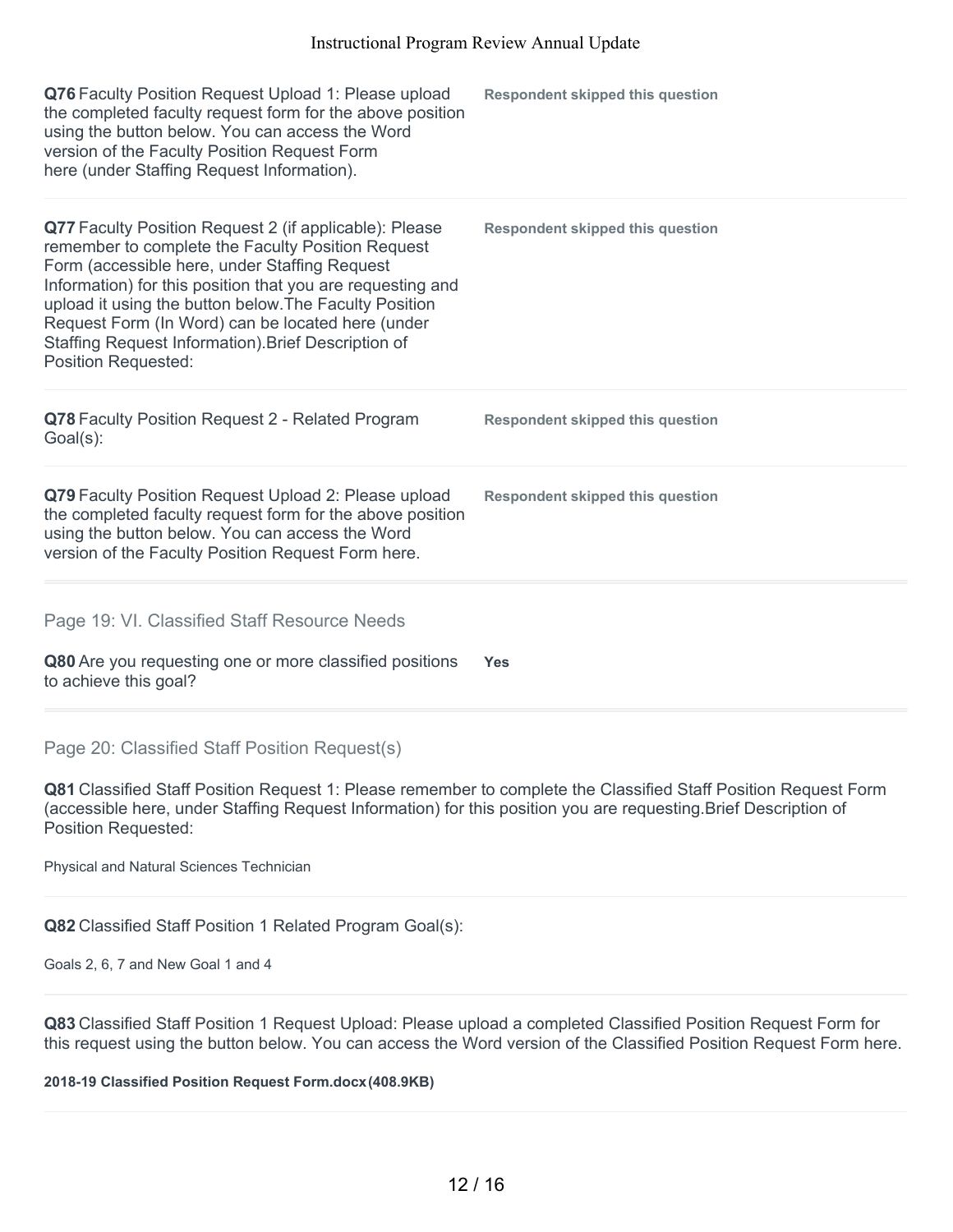**Q84** \*\*\*OPTIONAL\*\*\* Please use the button below to upload the position classification description (obtained from HR).

**Science Lab Technician III.doc (102.5KB)**

| Q85 Classified Staff Position Request 2: Please<br>remember to complete the Classified Staff Position<br>Request Form (accessible here, under Staffing Request<br>Information) for each position you are requesting. Brief<br>Description of Position Requested:                   | <b>Respondent skipped this question</b> |
|------------------------------------------------------------------------------------------------------------------------------------------------------------------------------------------------------------------------------------------------------------------------------------|-----------------------------------------|
| <b>Q86</b> Classified Staff Position 2 Related Program Goal(s):                                                                                                                                                                                                                    | <b>Respondent skipped this question</b> |
| Q87 Classified Staff Position Request 2 Upload: Please<br>upload a completed Classified Position Request Form<br>for this request using the button below. You can access<br>the Word version of the Classified Position Request<br>Form here (under Staffing Request Information). | <b>Respondent skipped this question</b> |
| Q88***OPTIONAL*** Please use the button below to<br>upload the position classification description (obtained<br>from HR).                                                                                                                                                          | <b>Respondent skipped this question</b> |
| Page 21: VII. Technology Resource Needs                                                                                                                                                                                                                                            |                                         |
| Q89 Are you requesting technology resources to achieve<br>this goal?                                                                                                                                                                                                               | <b>Yes</b>                              |

Page 22: Technology Request(s)

**Q90** Technology Request 1: Please remember to complete a Technology Request Form for each request you are submitting. You can access the online Technology Request Form here: Technology Request Form

| Description:                    | <b>Instructor Laptop</b> |
|---------------------------------|--------------------------|
| One time or On-going            | One time                 |
| Amount Requested \$             | \$1350                   |
| Related Program Review Goal(s): | New Goal 3 & 4           |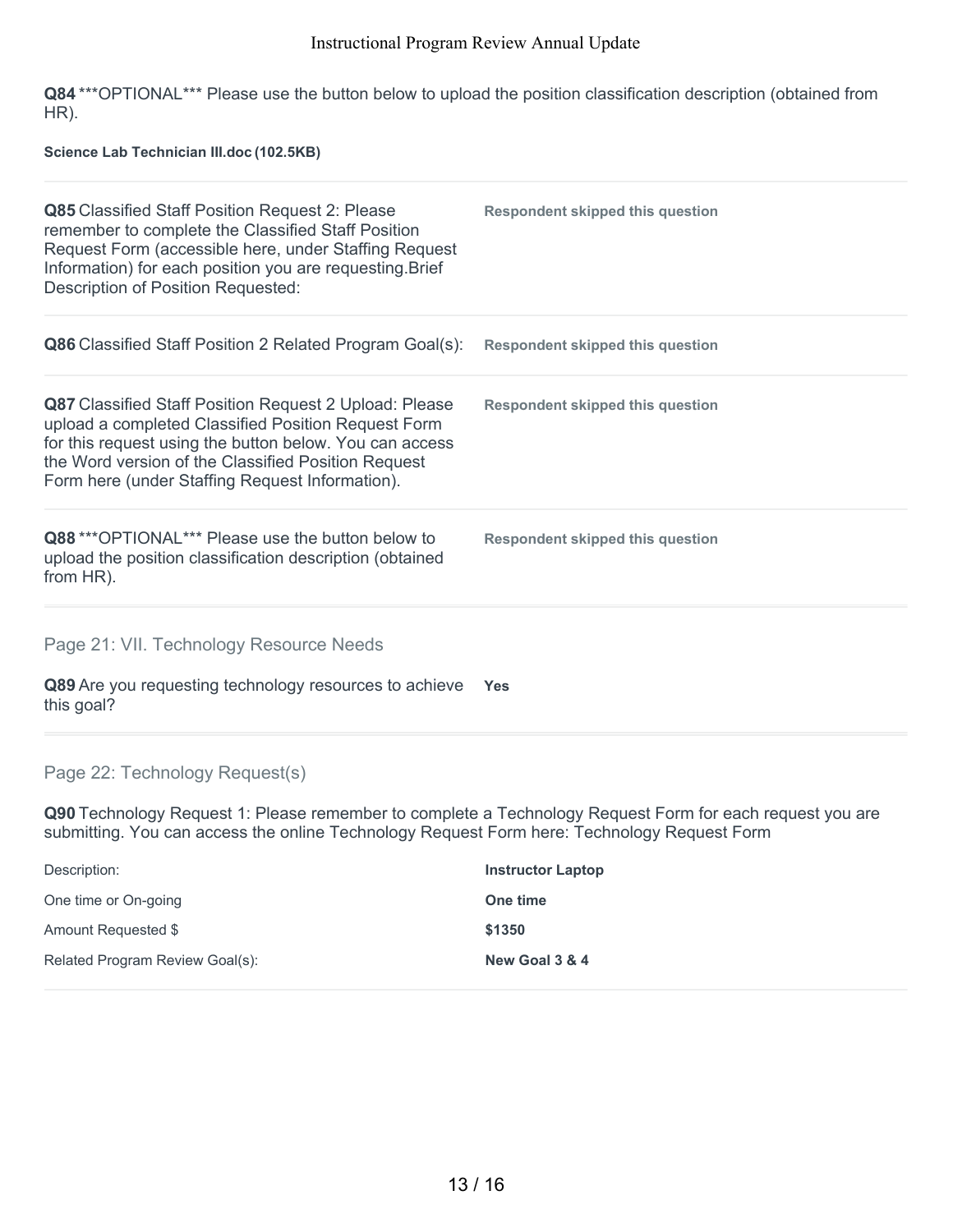**Q91** Technology Request 2: Please remember to complete a Technology Request Form for each request you are submitting. You can access the online Technology Request Form here: Technology Request Form

| Description:                                                                                                                                                                           | A printer that works                    |
|----------------------------------------------------------------------------------------------------------------------------------------------------------------------------------------|-----------------------------------------|
| One time or On-going                                                                                                                                                                   | one time                                |
| Amount Requested \$                                                                                                                                                                    | \$1153.98                               |
| Related Program Review Goal(s):                                                                                                                                                        | <b>All Labs</b>                         |
| Page 23: VIII. Perkins and Strong Workforce Resource Needs                                                                                                                             |                                         |
| Q92 Are you requesting Perkins and/or Strong<br>Workforce resources to achieve this goal?                                                                                              | No                                      |
| Page 24: Perkins Request and Strong Workforce                                                                                                                                          |                                         |
| Q93 Perkins Request and Strong Workforce 1: Please<br>remember to complete the Perkins Request Form and<br>submit it via the annual Perkins/Strong Workforce<br>request process/cycle. | <b>Respondent skipped this question</b> |
| Q94 Perkins Request and Strong Workforce 2: Please<br>remember to complete the Perkins Request Form and<br>submit it via the annual Perkins/Strong Workforce<br>request process/cycle. | <b>Respondent skipped this question</b> |
| Page 25: IX. Supplies/Equipment Resource Needs                                                                                                                                         |                                         |
| Q95 Are you requesting supplies and/or equipment<br>resources to achieve this goal?                                                                                                    | Yes                                     |
| Page 26: Supplies/Equipment Request(s)                                                                                                                                                 |                                         |
| Q96 Supplies/Equipment Request 1: In the boxes below please provide information on your request.<br>Supplies/Equipment requests will be considered on a one-time funding basis.        |                                         |
| Description:                                                                                                                                                                           | Rocket Project (project-based learning) |
| Amount Requested \$:                                                                                                                                                                   | \$1089.75                               |

**Q97** Supplies/Equipment Documentation 1: Please upload any supplies/equipment quotes or additional documentation for this request.

Related Program Review Goal(s): **New Goal 5**

**Table 6.png (416.7KB)**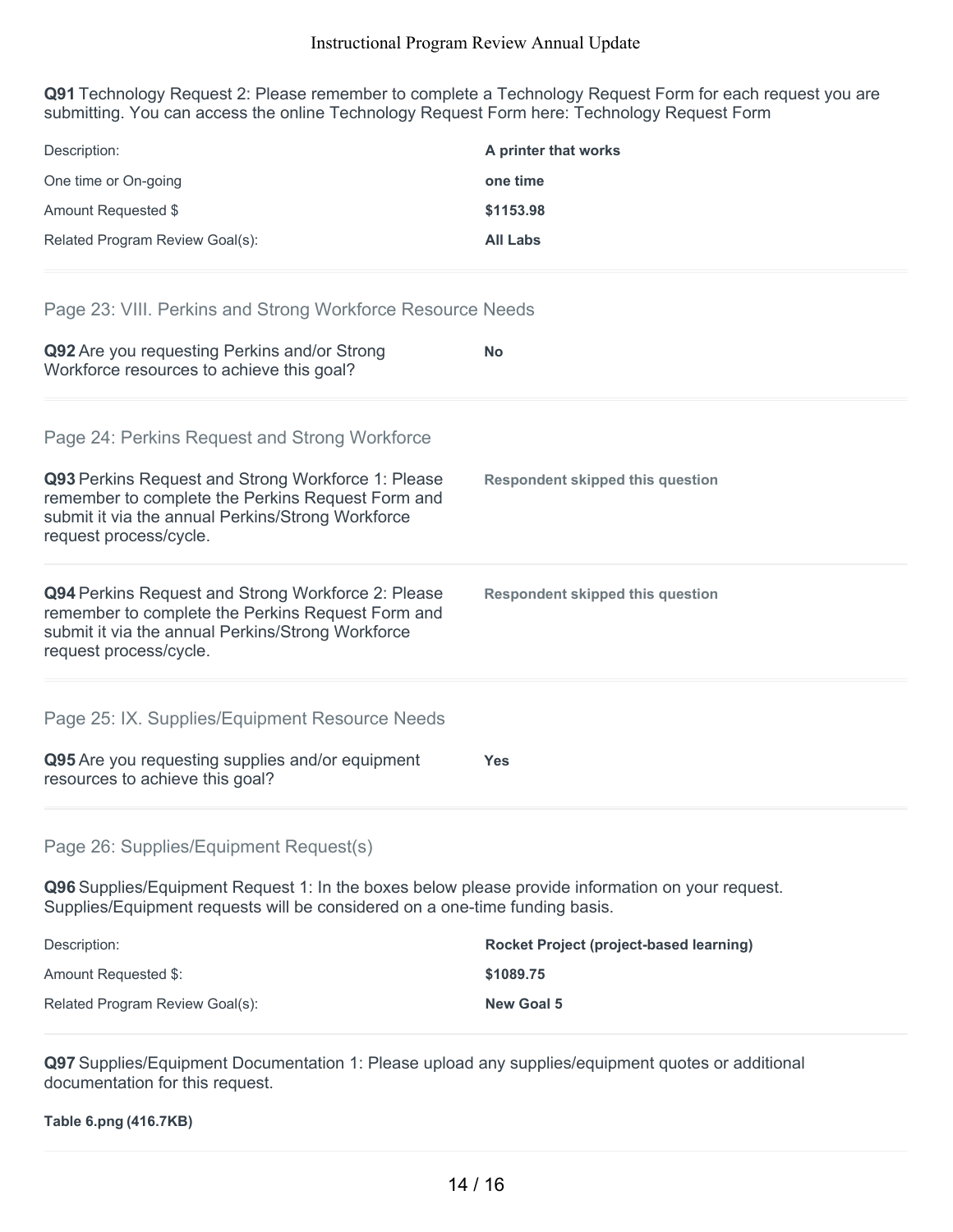**Q98** Supplies/Equipment Request 2: In the boxes below please provide information on your request. Supplies/Equipment requests will be considered on a one-time funding basis.

| Description:                    | <b>Cigar Box Guitar (project-based learning)</b> |
|---------------------------------|--------------------------------------------------|
| Amount Requested \$:            | \$418.52                                         |
| Related Program Review Goal(s): | <b>New Goal 5</b>                                |

**Q99** Supplies/Equipment Documentation 2 : Please upload any supplies/equipment quotes or additional documentation for this request.

## **Table 5.png (450.5KB)**

| Page 27: X. Facilities Resource Needs                                                                                                                                                  |                                         |
|----------------------------------------------------------------------------------------------------------------------------------------------------------------------------------------|-----------------------------------------|
| Q100 Are you requesting facilities resources to achieve<br>this goal?                                                                                                                  | No                                      |
| Page 28: Facilities Request                                                                                                                                                            |                                         |
| Q101 Facilities Request 1: Please provide the<br>information below and remember to complete a Facilities<br>Request Form accessible here: Facilities Request Form                      | <b>Respondent skipped this question</b> |
| Q102 Facilities Request 2: Please provide the<br>information below and remember to complete a Facilities<br>Request Form, accessible here: Facilities Request Form                     | <b>Respondent skipped this question</b> |
| Page 29: XI. Professional Development Resource Needs                                                                                                                                   |                                         |
| Q103 Are you requesting professional development<br>resources to achieve this goal?                                                                                                    | No                                      |
| Page 30: Professional Development Request                                                                                                                                              |                                         |
| Q104 Professional Development Request 1: Please<br>provide the information identified below and follow the<br>process for requesting professional development funds,<br>outlined here. | <b>Respondent skipped this question</b> |
| Q105 Professional Development Request 2: Please<br>provide the information identified below and follow the<br>process for requesting professional development funds,<br>outlined here. | <b>Respondent skipped this question</b> |